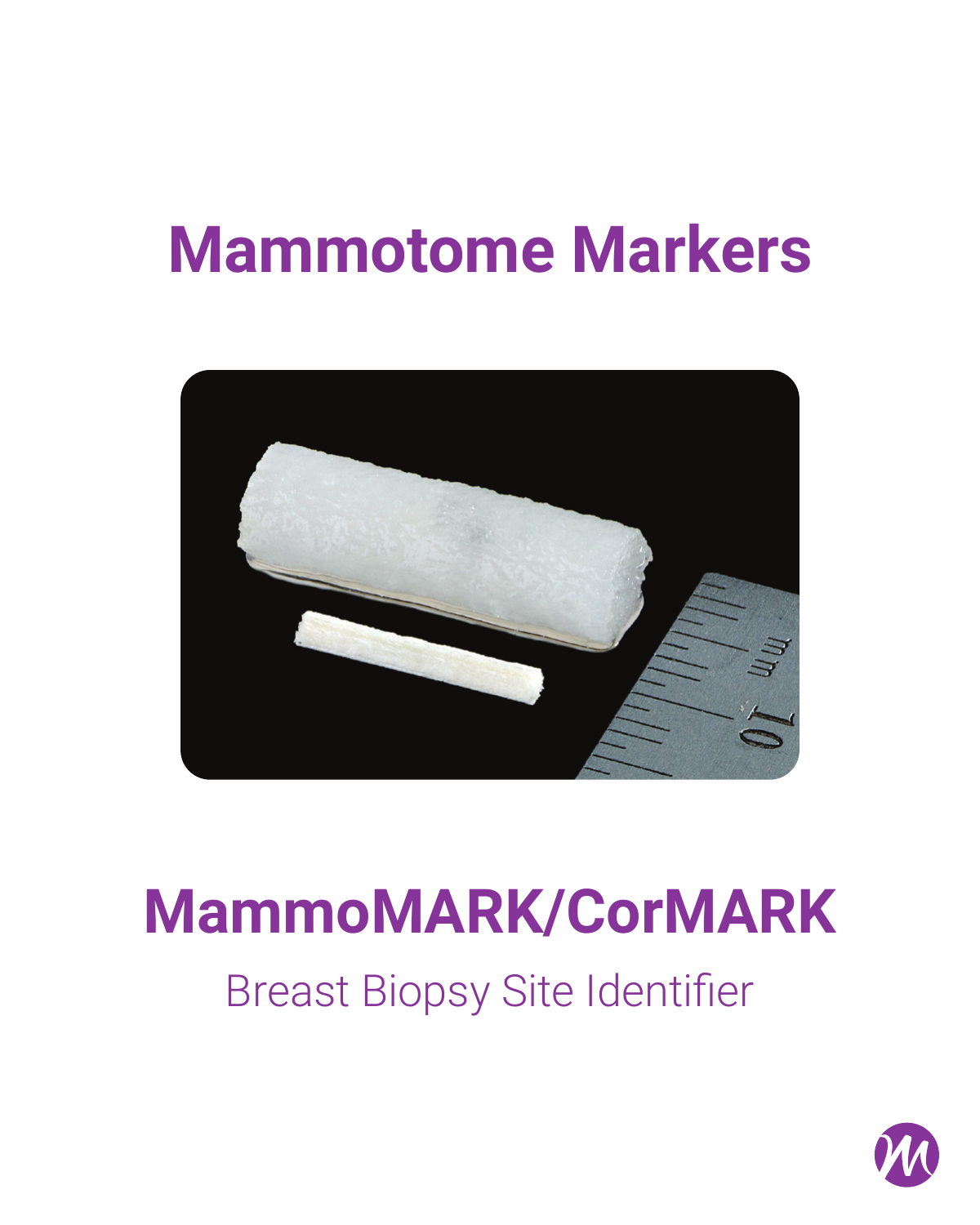#### **Three Distinct Shapes**



Available in Titanium (nickel free) with visibility in Ultrasound, X-ray and MRI.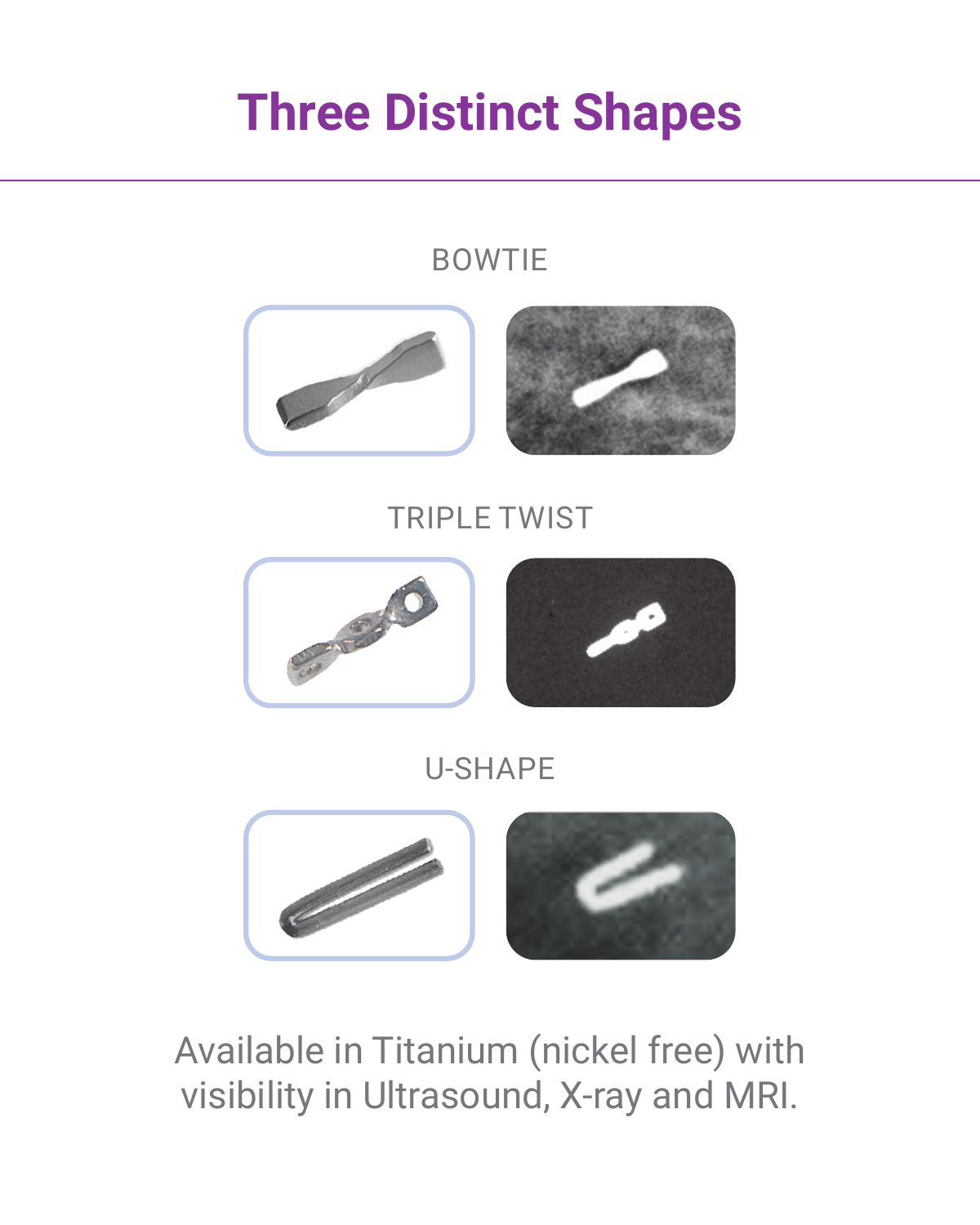#### **Highly Visible Under Ultrasound**

MammoMARK/CorMARK is highly echogenic which allows for precise localization under ultrasound.1



Immediately after deployment

1. Corsi F, Sorrentino L, Bossi D, Sartani A, Foschi D. Preoperative localization and surgical margins in conservative breast surgery. Int J Surg Oncol. 2013;2013:793819. doi:10.1155/2013/793819

US Image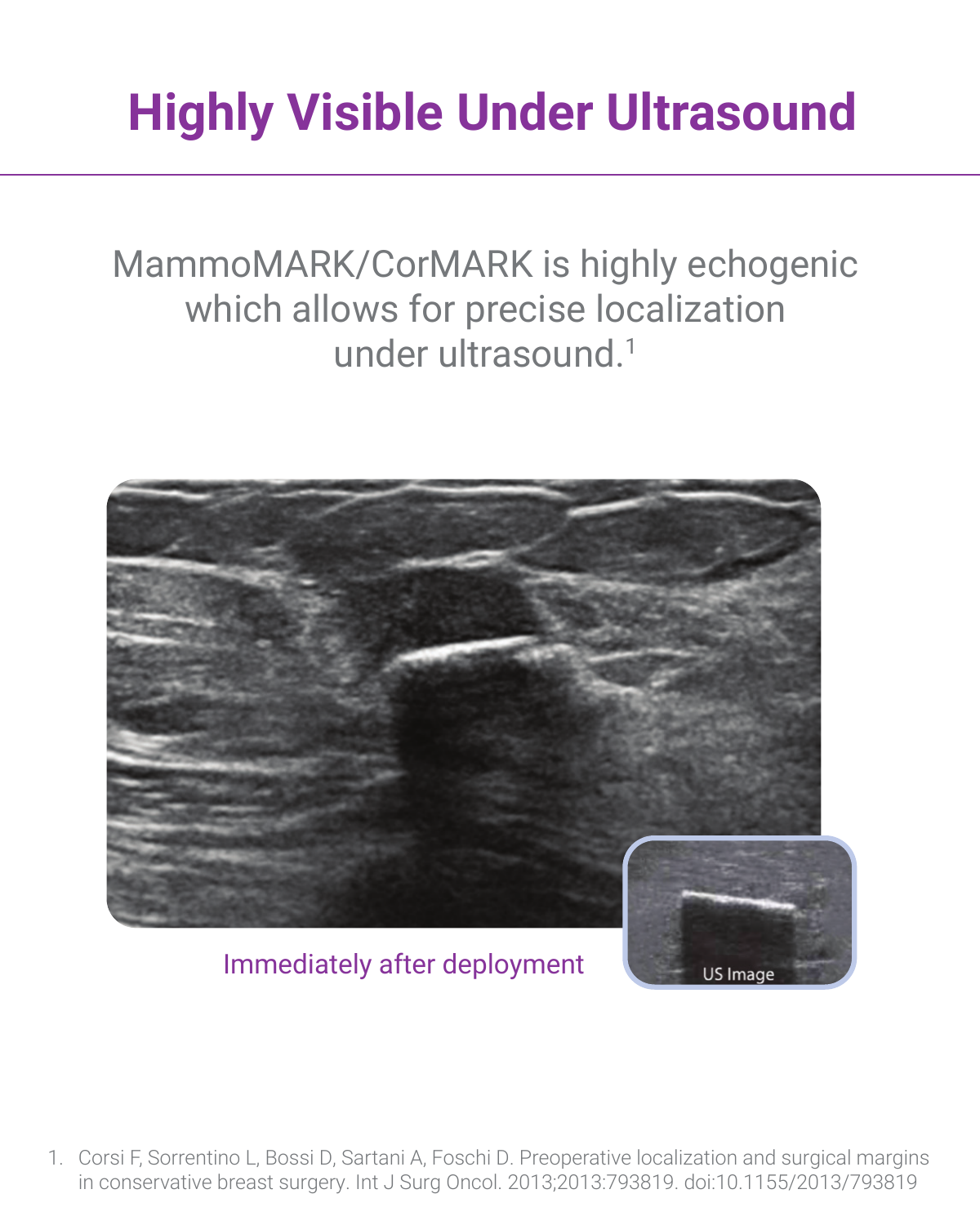#### **Anti-Migration Technology**

The collagen marker plug increases in size by 300% within 60 seconds which enables precise placement in the tissue cavity.<sup>1,2</sup>



Post mammography 60 seconds after deployment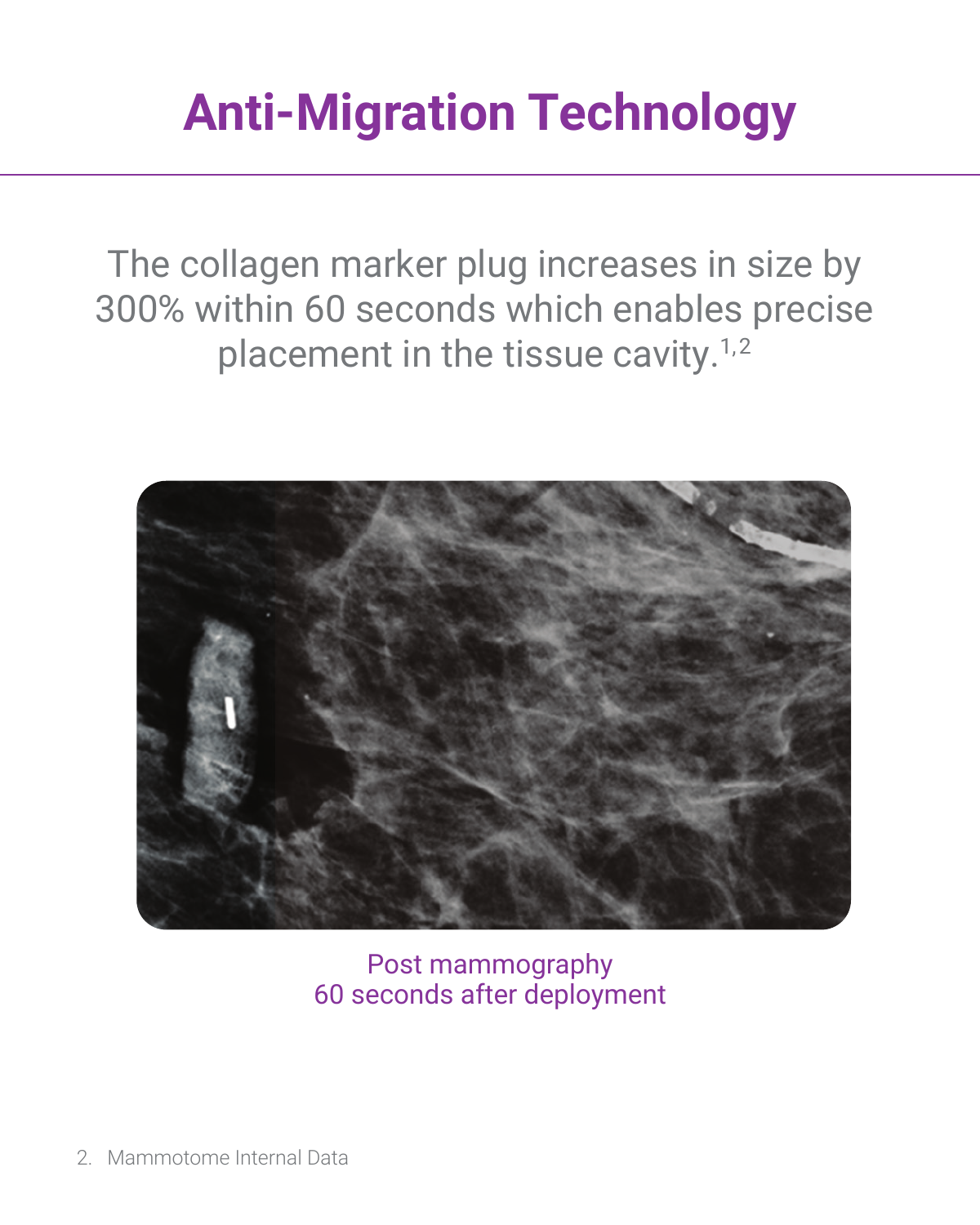#### **Hemostatic Properties**

The MammoMARK/CorMARK marker plug can assist in fluid management by quickly absorbing surrounding fluid.<sup>2</sup>



Pre-deployment Post deployment